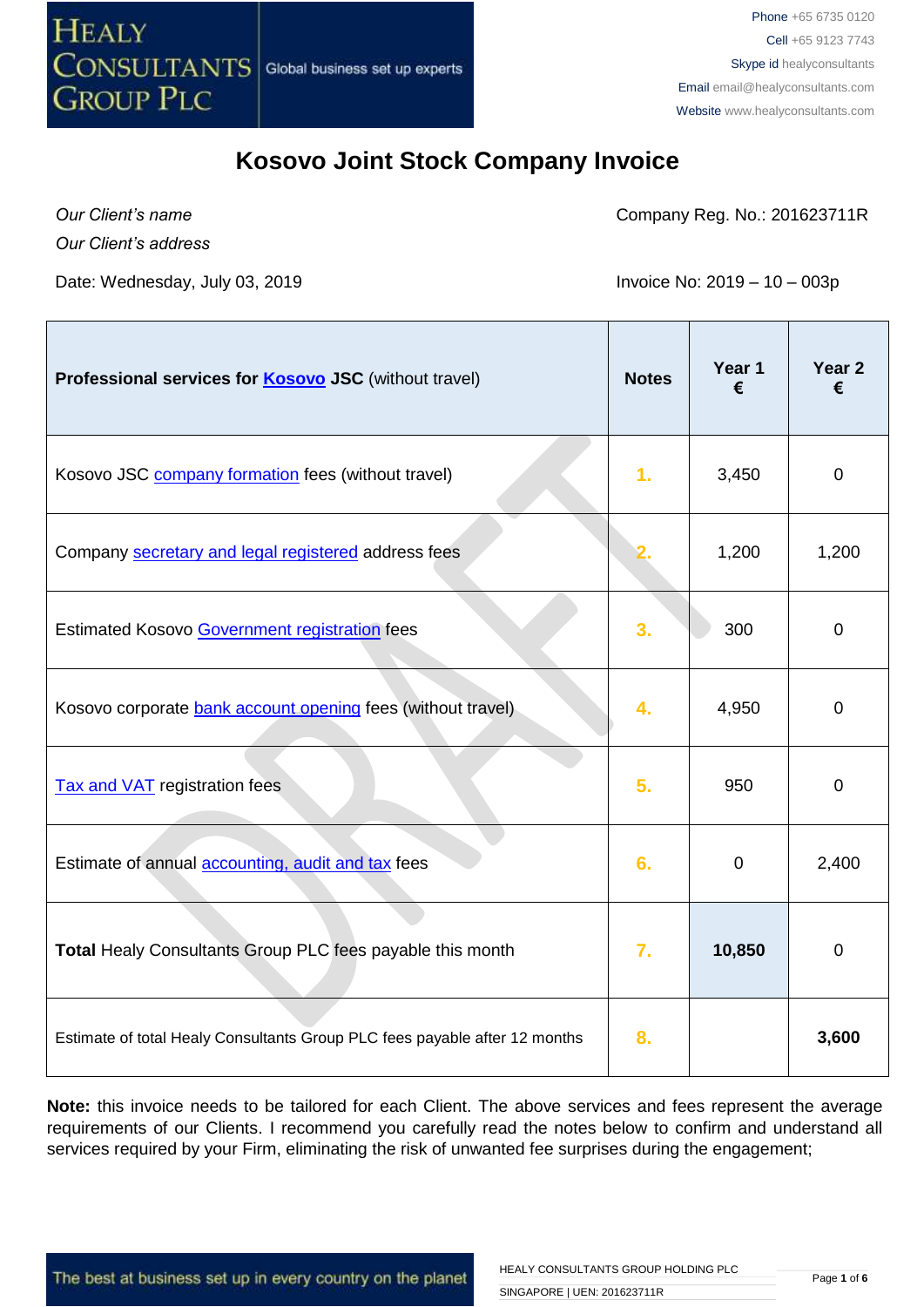

#### *Notes to invoice above*

**1.** Healy Consultants' fees to efficiently and effectively complete Kosovo joint stock company registration within [4 weeks](http://www.healyconsultants.com/kosovo-company-registration/fees-timelines/#timelines) by: **i**) choosing the optimum regulatory license for our Client's business activities; **ii**) reserving a company name with [Registry of Business Organization and Trade Names;](http://www.arbk.org/) **iii)** settling our accountant and lawyer fees and **iv)** preparing a high quality company incorporation application for [Ministry](http://www.arbk.org/)  [of Trade and Industry's Business Registration Unit;](http://www.arbk.org/)

All [engagement fees](http://www.healyconsultants.com/company-registration-fees/) (click link) are agreed and paid up front and agree to the fees published on our country web pages. Consequently, there are no hidden fees, surprises or ambushes throughout the engagement. All engagement deadlines are agreed up front in the form of a [detailed project plan,](http://www.healyconsultants.com/index-important-links/example-project-plan/) mapping ou[t deliverables](http://www.healyconsultants.com/deliverables-to-our-clients/) by week throughout the engagement term;



Every week during the engagement, Healy Consultants Group PLC will email our Client a [detailed status](http://www.healyconsultants.com/index-important-links/weekly-engagement-status-email/)  [update.](http://www.healyconsultants.com/index-important-links/weekly-engagement-status-email/) Our Client is immediately informed of engagement problems together with solutions. Your dedicated engagement manager is reachable by phone, Skype, live chat and email and will communicate in your preferred language;

**2.** In accordance with [Law No. 02/L-123 On Business Organizations,](http://www.gazetazyrtare.com/e-gov/index.php?option=com_content&task=view&id=267&Itemid=28) each Kosovo JSC must appoint a company secretary, who may be a natural person or a body corporate, but the company secretary must be resident in Kosovo. Healy Consultants Group PLC will act as your Kosovo company secretary, for which our annual responsibilities include **i)** preparing and filing the legal annual return; **ii)** securely maintaining company records; **iii)** liaising with the Kosovo government on our Client's behalf; **iv)** legal filing of changes of company structure; and **v)** reminding our Client of statutory deadlines;

In accordance with th[e Law No. 02/L-123 On Business Organizations,](http://www.gazetazyrtare.com/e-gov/index.php?option=com_content&task=view&id=267&Itemid=28) a Kosovo JSC shall as from the date of its incorporation have a legal registered office in Kosovo, to which all official government communications and notices may be addressed. To comply with this statutory requirement, Healy Consultants' Kosovo office will be the registered office address for your company. Thereafter, this address will be used to receive government correspondence including **i)** tax letters; **ii)** notice of the legal annual return; and **iii)** all government communications. Most of our Clients wish to place [Healy Consultants](http://www.healyconsultants.com/corporate-outsourcing-services/company-secretary-and-legal-registered-office/) Group PLC's office [address](http://www.healyconsultants.com/corporate-outsourcing-services/company-secretary-and-legal-registered-office/) on invoices, contracts, websites and business cards;

- **3.** This fee is an estimate of government costs payable during your Firm's engagement. For transparency purposes, all government fee payments will be supported by original receipts and invoices. Examples of Government costs include **i)** reserving the company name with the [Registry of Business Organization and](http://www.arbk.org/)  [Trade Names;](http://www.arbk.org/) **ii)** preparation of company deeds and articles of association; and **iii)** issuance of the company seal. Following engagement completion, Healy Consultants Group PLC will refund our Client any excess of funds received over actual Government costs paid;
- **4.** Healy Consultants Group PLC will be pleased to open a Kosovo corporate bank account without our Client travel. It is a time consuming task, and Healy Consultants Group PLC will shelter our Client from the associated administrative challenges. As you can appreciate, it is a difficult task to obtain bank account approval through a newly formed company when shareholders, directors and bank signatories reside overseas. Depending on our Client's business and nationality, there is a 20% probability the banks will request a bank signatory to travel for a one-hour bank interview. Healy Consultants Group PLC will try its best to negotiate with the bank for a travel exemption. If our Client must travel to Kosovo for corporate bank account opening, Healy Consultants Group PLC will refund our Client €950;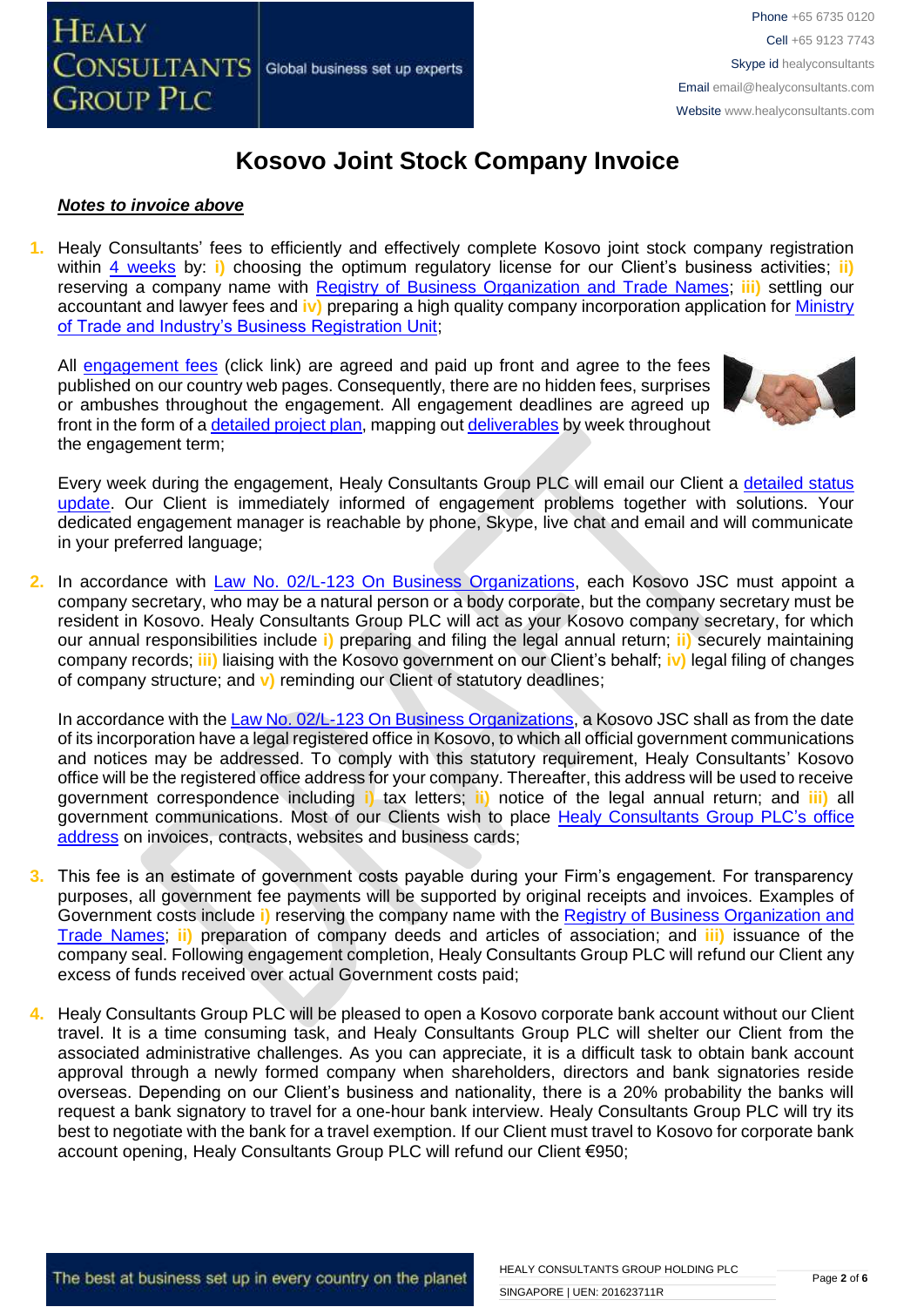If our Client is not comfortable with only a Kosovo corporate bank account, Healy Consultants Group PLC will be pleased to open [an international corporate bank account](http://www.healyconsultants.com/international-banking/) (click link) outside of Kosovo. Examples include New York, Germany, Liechtenstein, Austria, Bulgaria, South Africa, Australia, London, South America or Dubai. All banks will be top tier banks in these countries with excellent internet banking services. Example of our global banking partners include HSBC, Standard Chartered Bank, Citibank, Barclays, Standard bank, ANZ bank, VTB bank, UBS, Credit Suisse;

Healy Consultants Group PLC will prepare a business plan for the bank to optimize the probability of corporate bank account approval. However, the banks enjoy ultimate power of approval of corporate bank account applications. Consequently, guaranteed success is outside of Healy Consultants Group PLC's control. What is inside our control is the preparation and submission of a high-quality bank application that maximizes the likelihood of approval. To date, we enjoy a 100% approval record because of [our global](http://www.healyconsultants.com/international-banking/corporate-accounts/)  [banking relationships](http://www.healyconsultants.com/international-banking/corporate-accounts/) and determination;







Global banks continue to tighten corporate bank account opening procedures, their internal compliance departments completing more thorough due diligence of Clients. Consequently, our Clients should expect the bank account approval period to take up at least 4 weeks. Furthermore, global banks now require evidence of proof of business in the country where the corporate bank account will be, including sales contracts or lease agreement;

- **5.** In accordance with [Law No. 02/L-123 On Business Organizations,](http://www.gazetazyrtare.com/e-gov/index.php?option=com_content&task=view&id=267&Itemid=28) each entity must register for corporate tax and VAT at the [Tax Administration of Kosovo](http://www.atk-ks.org/?lang=en) if its annual turnover exceeds €50,000;
- **6.** For an active trading company, these **accounting, audit and tax fees** are an estimate of Healy Consultants Group PLC fees to efficiently and effectively discharge your annual company accounting and tax obligations. Following receipt of a set of draft accounting numbers from your company, Healy Consultants Group PLC will more accurately advise accounting and tax fees. For a dormant company, Healy Consultants Group PLC fees are only €950;
- **7.** All fees quoted in this invoice correspond to fees quoted [on Healy Consultants](http://www.healyconsultants.com/company-registration-fees/) Group PLC's website. Please review this invoice carefully to identify errors. During the rush of the business day, it is possible that Healy Consultants Group PLC inadvertently made fee calculation errors, typing errors or omitted services or omitted historic fee payments from Clients. In the unfortunate event you identify invoice errors, please revert to me directly re the same. I apologize in advance if I or my staff made invoice errors;
- **8.** Assuming our Clients re-engage Healy Consultants Group PLC in year 2, this fee is an estimate of the fees payable next year, 12 months after the date of company registration;
- **9.** The fees quoted in this invoice are a prediction of the fees required to efficiently and effectively complete this engagement in a timely manner. If during the engagement Healy Consultants Group PLC realizes that the project is more complex than anticipated, requiring a large additional investment of time, my Firm will revert to request additional fees;
- **10.** Engage Healy Consultants Group PLC to [project manage](http://www.healyconsultants.com/project-manage-engagements/) business set up in every country on the planet. We are the best in the [world](http://www.healyconsultants.com/best-in-the-world/) at what we do, timely completing [the A to Z](http://www.healyconsultants.com/a-to-z-of-business-set-up/) of every country engagement;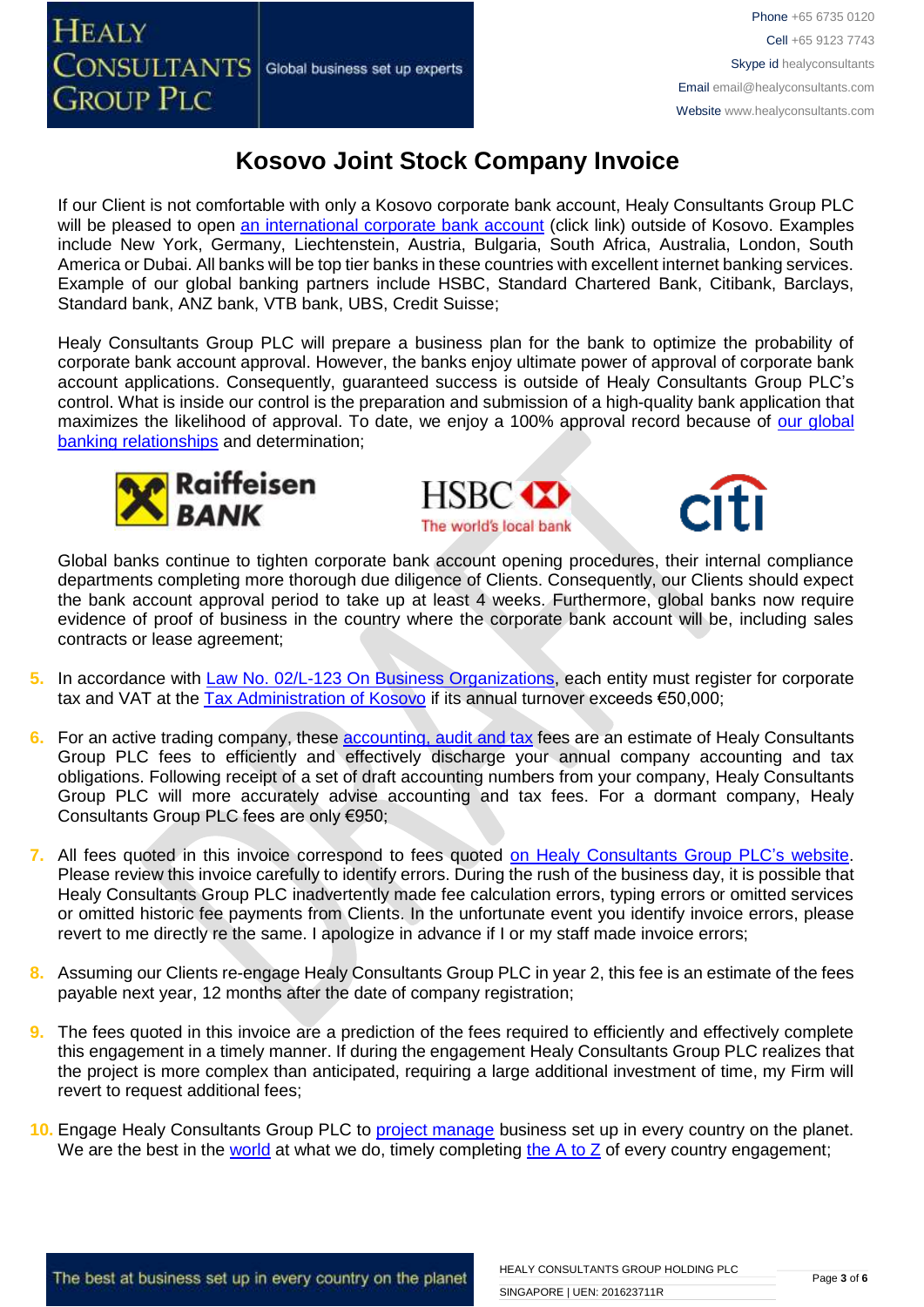**HEALY CONSULTANTS** Global business set up experts **GROUP PLC** 

### **Kosovo Joint Stock Company Invoice**

- **11.** In accordance with [Law No. 02/L-123 On Business Organizations,](http://www.gazetazyrtare.com/e-gov/index.php?option=com_content&task=view&id=267&Itemid=28) the issued share capital of €25,000 must be deposited to the company bank account during company incorporation. To optimize engagement efficiency and minimize delays, Healy Consultants Group PLC is happy to deposit these funds on behalf of our Clients;
- **12.** If our Client and Healy Consultants Group PLC properly plan this engagement, our Clients' will *not* have to travel during this engagement. Healy Consultants Group PLC will efficiently and effectively and aggressively complete company registration and corporate bank account opening in a timely manner without our Client presence. Instead, our Client will need to **i)** sign and get documents legalized in the embassy in their country of origin and **ii)** courier the originals to Healy Consultants Group PLC office;



- **13.** If our Client requires non-resident nominee shareholder and director services [\(click link\),](http://www.healyconsultants.com/corporate-outsourcing-services/nominee-shareholders-directors/) Healy Consultants Group PLC will be pleased to assist. Our fee for professional, passive nominee non-resident corporate shareholder amounts to €2,100 per annum. Our fee to be both non-resident nominee director and shareholder amounts to €6,600 per annum. Being the sole shareholders and sole director of a Client's company exposes Healy Consultants Group PLC to reputation, litigation and financial risk;
- **14.** Depending on our Client's business and nationality, the Kosovo Government may require a special regulatory license to carry on your business in the country. Healy Consultants Group PLC will assist our Client secure license approval; there may be additional engagement fees. However, the Government enjoys ultimate power of approval of company registrations and business licenses;
- 15. If required, Healy Consultants Group PLC will be pleased to assist your firm secure employee [visa](http://www.healyconsultants.com/support-services/) approvals. Our fee is €4,950 for the first employee, €3,950 for the second employee, €2,950 per employee thereafter. Our employee visa fees includes preparation of a quality visa application and submitting to the correct Government immigration officers. The Government enjoys ultimate power of approval of visa applications. Consequently, guaranteed success is outside of Healy Consultants Group PLC's control. What is inside our control is the preparation and submission of a high quality immigration visa application that maximizes the likelihood of visa approval;
- **16.** Some of our Clients request Healy Consultants Group PLC to provide temporary shared [office space](http://www.healyconsultants.com/virtual-office/) for 6 months until their preferred business premises is found. If your Firm requires this service, our one-time fee is €950. Monthly rental thereafter is paid directly to the landlord, independently of Healy Consultants;
- **17.** Monthly, quarterly and mid-year Government tax obligations include monthly and quarterly payroll reporting, VAT and corporation tax return filing. If you need our help, Healy Consultants Group PLC can complete monthly Government reporting for a monthly fee of €860. Healy Consultants Group PLC monthly support will include **i)** receive in dropbox the monthly invoices from our Client; **ii)** label monthly bank statement transactions; **iii)** preparation and submission of VAT returns; and **iv)** submission of monthly employee payroll reporting;
- **18.** During the engagement, shareholders and directors' documents may need to be translated into the local language; before the Government and Bank approves company registration and corporate bank account opening respectively. Consequently, our Client should budget for possible additional translation and embassy attestation fees. Either our Client or Healy Consultants Group PLC can complete this administrative task;

As always, Healy Consultants Group PLC will negotiate with all third parties to eliminate or reduce additional engagement costs. For transparency purposes, all third-party fee payments will be supported by original receipts and invoices. Examples of possible third-party payments include **i)** embassy fees; **ii)** notary public costs; and **iii)** official translator fees;

The best at business set up in every country on the planet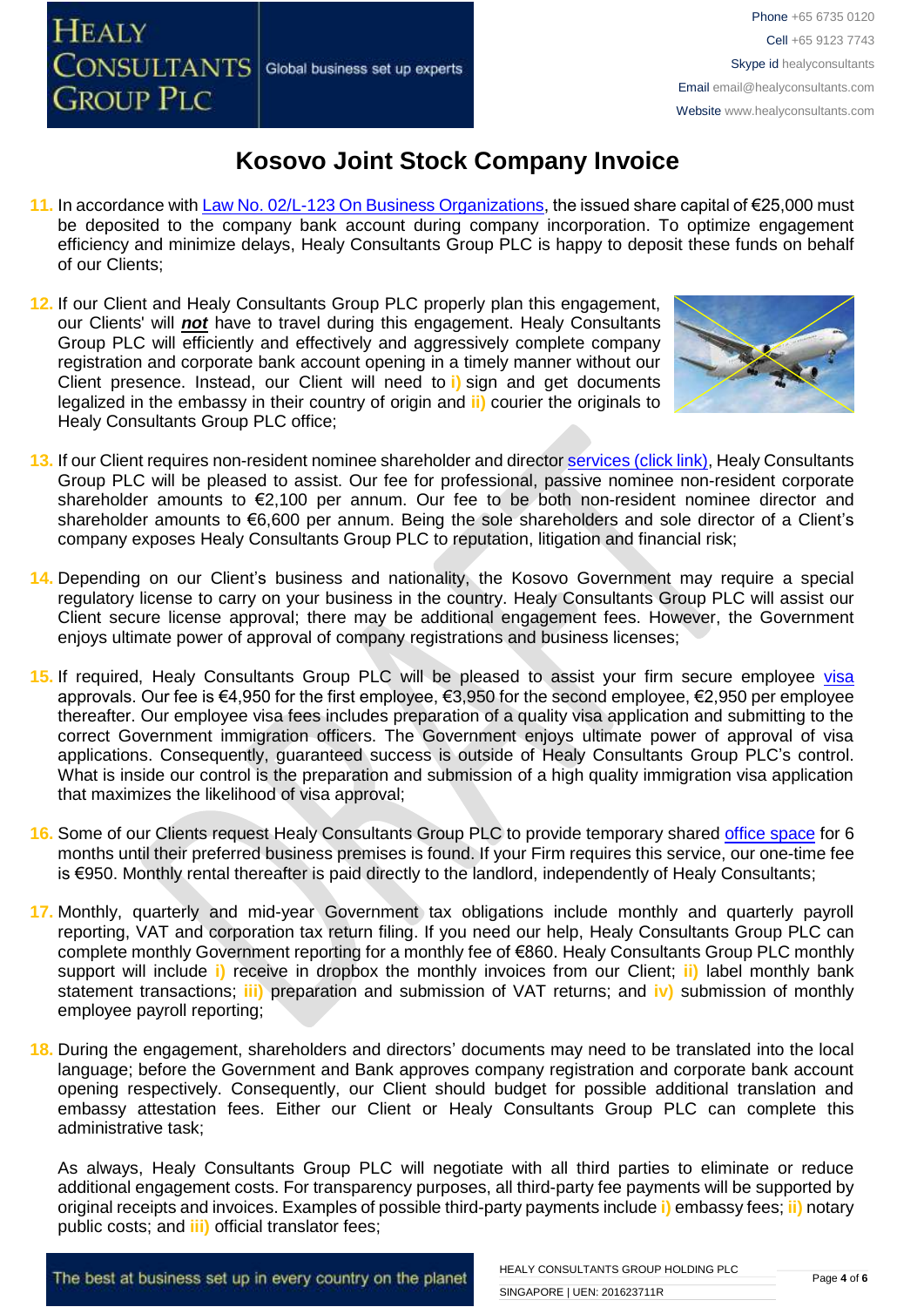**HEALY** CONSULTANTS Global business set up experts **GROUP PLC** 

### **Kosovo Joint Stock Company Invoice**

- **19.** Some of our Clients' require an [immediate country solution.](http://www.healyconsultants.com/turnkey-solutions/) With this strategy, within a day Healy Consultants Group PLC can supply our Client **i)** an existing dormant company number; **ii)** an already approved Kosovo corporate bank account number and **iii)** a business address. Turnkey solutions are attractive to those entrepreneurs who wish to immediately close a country deal, sign a contract or invoice a customer:
- **20.** It is important our Clients are aware of their personal and corporate tax obligations in their country of residence and domicile. Let us know if you need Healy Consultants Group PLC help to clarify your local and international annual tax reporting obligations;
- **21.** As stipulated on our [business website](http://www.healyconsultants.com/) and in section 3 of our engagement letter, Healy Consultants Group PLC will only commence the engagement following **i)** settlement of our fees and **ii)** completion and signing of our legal engagement letter;
- 22. Healy Consultants Group PLC will only incorporate your company after 75% of due diligence [documentation](http://www.healyconsultants.com/due-diligence/) is received by email. Healy Consultants Group PLC will only open a corporate bank account after 100% of the Client's original due diligence documentation is received by courier;
- **23.** During the annual renewal engagement with our Client, our in-house [Legal and Compliance Department](http://www.healyconsultants.com/about-us/key-personnel/cai-xin-profile/)  [\(click link\)](http://www.healyconsultants.com/about-us/key-personnel/cai-xin-profile/) reviews the quality and completeness of our Client file. Consequently, Healy Consultants Group PLC may revert to our Client to ask for more up to date [due diligence documentation;](http://www.healyconsultants.com/due-diligence/)
- **24.** To assist our Clients to minimize foreign exchange costs, we offer the payment in SG\$, Euro, Pounds or US\$. Kindly let me know in which currency your Firm prefers to settle our fees and I will send an updated invoice, thank you;
- **25.** Some of our Clients' engage Healy Consultants Group PLC t[o recruit \(click link\)](http://www.healyconsultants.com/corporate-outsourcing-services/how-we-help-our-clients-recruit-quality-employees/) local employees. We have a lot of experience in this area and we are quite skilled at securing quality candidates for our Clients';

Thank you for your business and we look forward to working closely with you over the coming weeks as we [project manage \(click link\)](http://www.healyconsultants.com/company-formation/project-manage-engagements/) your Kosovo business set up engagement.

Best regards,

*Aidan Healy*

 $\overline{\phantom{a}}$  , we can assume that the contract of  $\overline{\phantom{a}}$ 

| Aidan Healy                        |                                                      |
|------------------------------------|------------------------------------------------------|
| <b>Business owner</b>              |                                                      |
| <b>Healy Consultants Group PLC</b> |                                                      |
| Tel:                               | (+65) 67350120 (direct)                              |
| <b>Address:</b>                    | Mother Theresa street no. 25, Pristina 10000, Kosovo |
| Skype:                             | healyconsultants                                     |